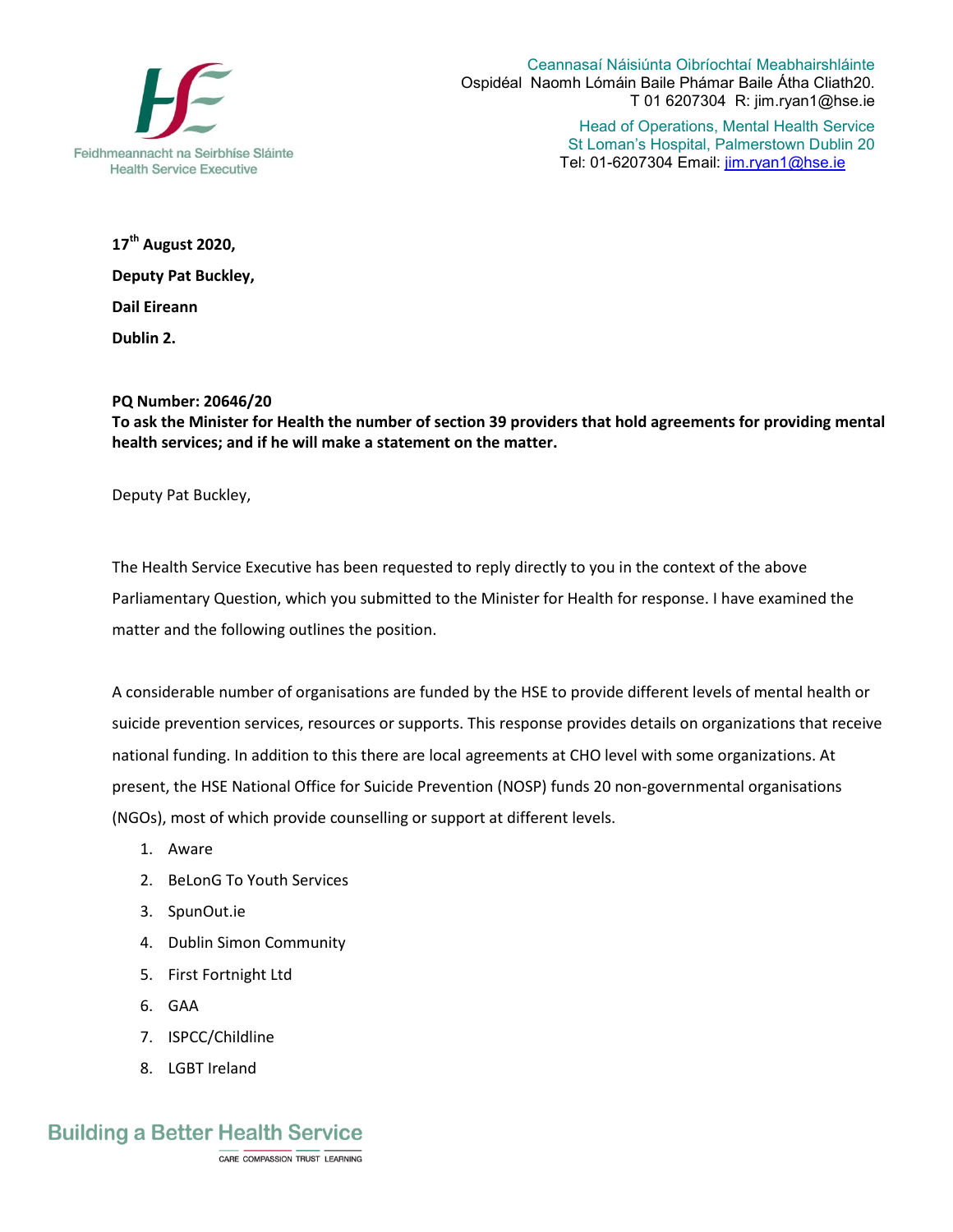

Ceannasaí Náisiúnta Oibríochtaí Meabhairshláinte Ospidéal Naomh Lómáin Baile Phámar Baile Átha Cliath20. T 01 6207304 R: jim.ryan1@hse.ie

> Head of Operations, Mental Health Service St Loman's Hospital, Palmerstown Dublin 20 Tel: 01-6207304 Email: jim.ryan1@hse.ie

- 9. Men's Health Forum Ireland
- 10. MyMind
- 11. National Suicide Research Foundation (NSRF)
- 12. Pieta House
- 13. Samaritans
- 14. Shine (SeeChange, Headline)
- 15. Suicide or Survive (SOS)
- 16. Transgender Equality Network Ireland (TENI)
- 17. Turn2Me
- 18. Union of Students in Ireland
- 19. Exchange House
- 20. National Family Resource Centres Mental Health Promotion Project

In addition, HSE Mental Health fund the following non-governmental organisations (NGOs),

- 1. Grow Ireland
- 2. Hyperactivity Attention Deficit Disorder (HADD) family support group.
- 3. Mental Health Ireland
- 4. Mental Health Reform
- 5. Jigsaw
- 6. BodyWhys

These organisations are funded on a national basis as their work is in alignment with specific goals, objectives or actions within Connecting for Life, Ireland's National Strategy to Reduce Suicide. They provide a wide variety of services including counselling, day programmes, dedicated telephone and online helplines and advocacy services for all members of the community.

It should be noted that each are independent Section 39 organisations with a Board of Directors who have responsibility to adhere to compliance with the law and support best practice in the governance, management